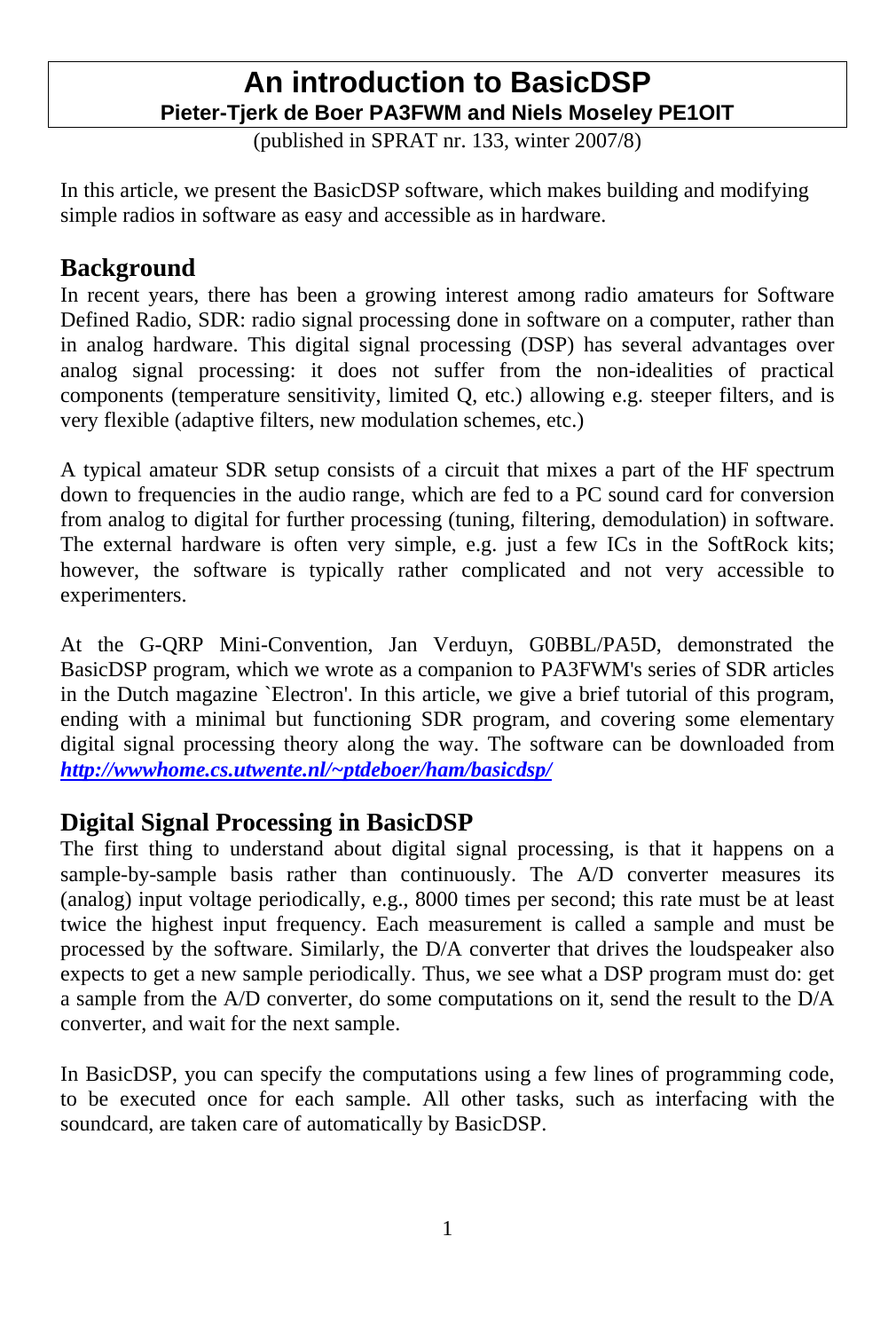## **Getting started**

Try first the following minimal program:

*out = in* 

Type this into BasicDSP's text entry field and press the 'Run' button. The text entry field will turn green to confirm that the program contains no syntactical errors and is now running.

But what does it do? It simply copies the content of the variable called 'in' (which contains the input sample) into the variable called 'out', the content of which is sent through your soundcard to your computer's speakers. The input sample can be read from either the line/mic input of your soundcard, or a .WAV-file, or a locally generated sine wave or white noise signal. Thus, you can now hear either of those sources on your PC speakers.

Perhaps you find the sound to loud?

The following program attenuates it by 20 dB, which is the same as multiplying by 0.1: *out = in \* 0.1* 

The attenuation can also be made variable:

*out = in \* slider1* 

'Slider1' refers to the setting of the first of four controls that are located in the lower half of the BasicDSP window.

A first-order low-pass filter can be programmed as follows:

*a = a + slider1\*(in-a) out = a* 

We see a new variable being used here, arbitrarily called 'a'. Each such a name is a reference to a location in the computer's memory, in which numbers can be stored temporarily; thus, the output sample may depend on both the current input sample, and on previous samples through information stored in such variables.

The program does the following: for every input sample read, it adds to 'a' a contribution that is proportional to the difference between 'in' and 'a'.

Compare this with the circuit sketched: the voltage on the capacitor changes at a rate which is proportional to the current through the resistor, which in turn is proportional to the difference between the input and output voltages. We know the circuit is a low-pass filter: slow changes of the input voltage are tracked by the output voltage, fast changes are





| $z = \text{mod}1(z + \text{d}1(d e x 1))$<br>$ai = ini * cost(z) - inq*sin1(z)$<br>$aq = ing \cdot cos1(z) + ini*sin1(z)$<br>$h1 = hiquad(ai, 0.0014603166, -1.8890331, 0.89487433, 2,$<br>ci = biquad(bi, 0.0014603166, -1.8890331, 0.89487433, 2,<br>bg = biguad(ag, 0.0014603166, -1.8890331, 0.89487433, 2,<br>cq = biquad(bq, 0.0014603166, -1.8890331, 0.89487433, 2,<br>$\blacksquare$<br><b>OK</b><br>Run<br>Stop:<br>Show Spectrum<br><b>Input source</b><br>$C$ She<br>C Soundcard C Noise<br>C Quadsine G WAV file<br>File: F:\SDR capture\SSB_IO.wav<br>Open wave file<br>Bits per sample = 32<br>Sample rate = 48000 Hz<br>0.80730<br>Slider <sub>2</sub><br>Slider 4 | File Help                 |
|------------------------------------------------------------------------------------------------------------------------------------------------------------------------------------------------------------------------------------------------------------------------------------------------------------------------------------------------------------------------------------------------------------------------------------------------------------------------------------------------------------------------------------------------------------------------------------------------------------------------------------------------------------------------------------|---------------------------|
|                                                                                                                                                                                                                                                                                                                                                                                                                                                                                                                                                                                                                                                                                    | samplerate = 48000        |
|                                                                                                                                                                                                                                                                                                                                                                                                                                                                                                                                                                                                                                                                                    | # down-convert to ist IF: |
|                                                                                                                                                                                                                                                                                                                                                                                                                                                                                                                                                                                                                                                                                    |                           |
|                                                                                                                                                                                                                                                                                                                                                                                                                                                                                                                                                                                                                                                                                    |                           |
|                                                                                                                                                                                                                                                                                                                                                                                                                                                                                                                                                                                                                                                                                    |                           |
|                                                                                                                                                                                                                                                                                                                                                                                                                                                                                                                                                                                                                                                                                    | # filter IF:              |
|                                                                                                                                                                                                                                                                                                                                                                                                                                                                                                                                                                                                                                                                                    |                           |
|                                                                                                                                                                                                                                                                                                                                                                                                                                                                                                                                                                                                                                                                                    |                           |
|                                                                                                                                                                                                                                                                                                                                                                                                                                                                                                                                                                                                                                                                                    |                           |
|                                                                                                                                                                                                                                                                                                                                                                                                                                                                                                                                                                                                                                                                                    |                           |
|                                                                                                                                                                                                                                                                                                                                                                                                                                                                                                                                                                                                                                                                                    | # down-convert to DC      |
|                                                                                                                                                                                                                                                                                                                                                                                                                                                                                                                                                                                                                                                                                    |                           |
|                                                                                                                                                                                                                                                                                                                                                                                                                                                                                                                                                                                                                                                                                    |                           |
|                                                                                                                                                                                                                                                                                                                                                                                                                                                                                                                                                                                                                                                                                    |                           |
|                                                                                                                                                                                                                                                                                                                                                                                                                                                                                                                                                                                                                                                                                    |                           |
|                                                                                                                                                                                                                                                                                                                                                                                                                                                                                                                                                                                                                                                                                    |                           |
|                                                                                                                                                                                                                                                                                                                                                                                                                                                                                                                                                                                                                                                                                    |                           |
|                                                                                                                                                                                                                                                                                                                                                                                                                                                                                                                                                                                                                                                                                    |                           |
|                                                                                                                                                                                                                                                                                                                                                                                                                                                                                                                                                                                                                                                                                    |                           |
|                                                                                                                                                                                                                                                                                                                                                                                                                                                                                                                                                                                                                                                                                    |                           |
|                                                                                                                                                                                                                                                                                                                                                                                                                                                                                                                                                                                                                                                                                    |                           |
|                                                                                                                                                                                                                                                                                                                                                                                                                                                                                                                                                                                                                                                                                    | Slider 1                  |
|                                                                                                                                                                                                                                                                                                                                                                                                                                                                                                                                                                                                                                                                                    |                           |
|                                                                                                                                                                                                                                                                                                                                                                                                                                                                                                                                                                                                                                                                                    |                           |
|                                                                                                                                                                                                                                                                                                                                                                                                                                                                                                                                                                                                                                                                                    |                           |
|                                                                                                                                                                                                                                                                                                                                                                                                                                                                                                                                                                                                                                                                                    |                           |
|                                                                                                                                                                                                                                                                                                                                                                                                                                                                                                                                                                                                                                                                                    | Slider 3                  |
|                                                                                                                                                                                                                                                                                                                                                                                                                                                                                                                                                                                                                                                                                    |                           |
|                                                                                                                                                                                                                                                                                                                                                                                                                                                                                                                                                                                                                                                                                    |                           |
| <b>UR</b><br>$-18$<br>48<br>45<br>4<br>46<br>$-12$                                                                                                                                                                                                                                                                                                                                                                                                                                                                                                                                                                                                                                 |                           |

 $int$ 

BasicBCB - ENCBR candinal radio, ruled due